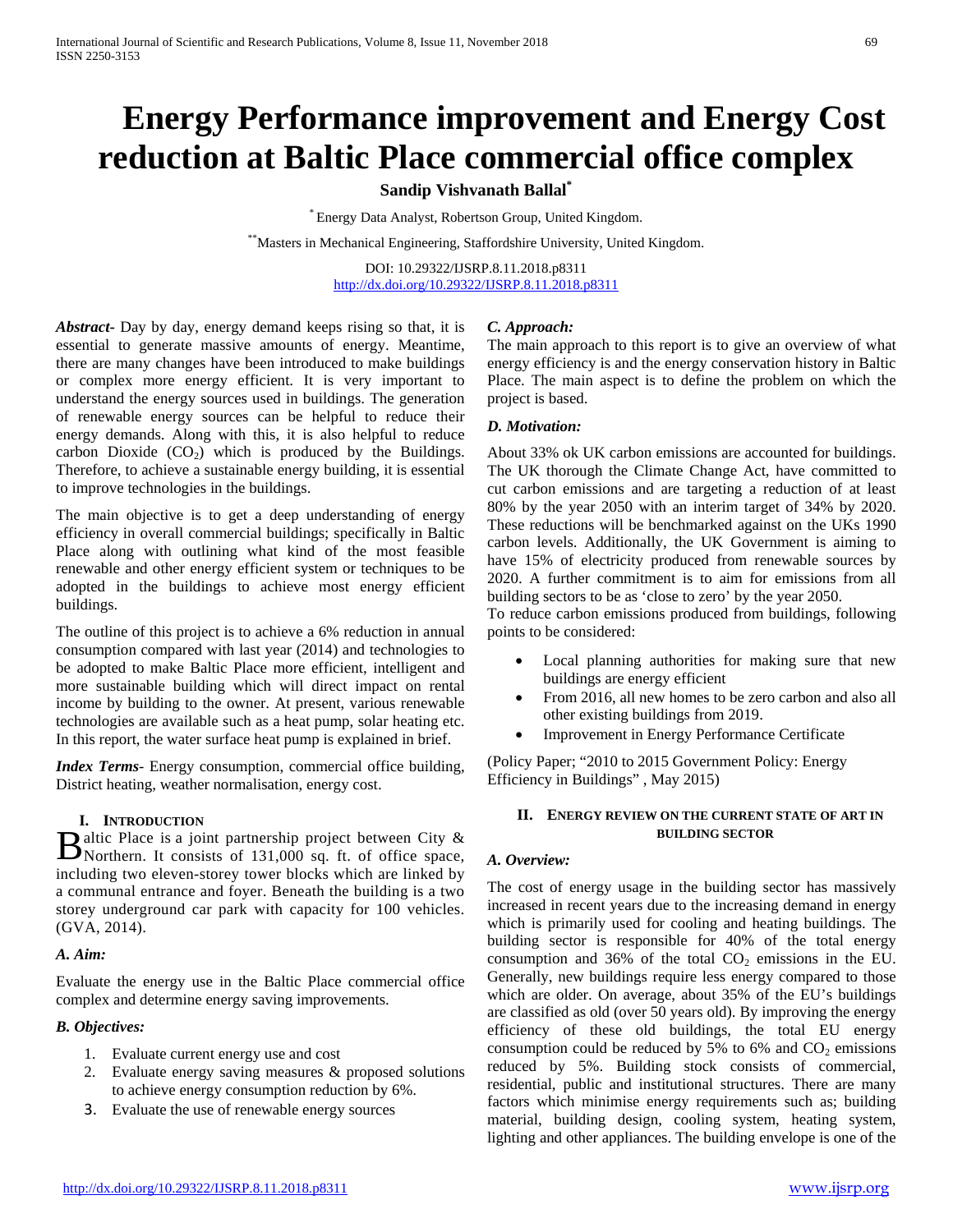main factors impacting energy efficiency. The envelope is the building interface between the exterior and interior of the building such as: windows, walls, roof, doors, and foundations. All of these factors must work together to keep the building cool in the summer period and warm in the winter period.

The amount of energy used varies depending on the fabric design of the building and the systems in place and how effective they are. Most of the energy in a building is consumed by heating and cooling systems, however advanced controls such as programmable regulators or thermostats and building energy management systems (BMS) can significantly reduce the energy consumption of these systems if managed effectively.

Energy reviews or audits can also be conducted as a suitable way of monitoring and determining how energy efficient the building is, as well as which changes can be made to improve efficiency. All relative tests should be completed to ensure that the cooling, heating, lighting and all energy systems work efficiently and effectively together.

Buildings produce less Carbon Dioxide  $(CO<sub>2</sub>)$  emissions in comparison to other sources of pollution, such as industry and transportation. In addition to energy efficiency measures and energy conservation, the use of renewable energy would be beneficial. The energy produced from renewable sources can be used for cooling, heating, lighting or ventilation. Also, renewable energy would reduce carbon dioxide  $(CO<sub>2</sub>)$  emissions. (European Commission, 2016)

## *B. Commercial Building Consumption*

Commercial buildings consist of various buildings such as; schools, hospitals, offices, warehouses, workshops, hotels, police stations, shopping malls and libraries to name a few. All of these building types have their own unique energy requirements; however, commercial buildings consume more than half of their energy for lighting and heating purposes.

In commercial buildings or complex, water heating systems and integrated space can offer the best approach to energy-efficient heating. For example, the energy used for water heating can be reduced by insulating water pipes which helps to minimise heat loss and water heaters. (European Commission, 2016)



The above figure shows the energy usage distribution. Electricity and natural gas are the most common fuel type used in commercial building, however, other energy sources such as heat and power from district heating or locally generated groups are becoming more popular, this source is mostly applicable in a location where a number of buildings are found in close proximity to each other such as a university campus or big cities. In such cases, it is more beneficial to have a central heating and cooling system which provides energy in the form of hot water, steam or chilled water to the building. A district heating system is a good option for this as it is a more economical and efficient system, it also offers reduced equipment and maintenance costs.

It is easier to incorporate energy efficient systems into new buildings than it is in existing buildings, which consist of circa 99% of the building stock. It is these existing buildings which create a greater challenge for investigating energy efficiency, but offer the greatest opportunity for enhancing overall energy efficiency. Therefore, taking positive action towards energy efficiency for existing buildings can be seen as cost effective. There has been limited opportunity to convince large companies, organisations and building owners begin energy efficiency projects such as retro commissions and retrofits.

"Building Research Establishment Environmental Assessment Methodology" (*BREEAM*) is the world's running sustainability assessment process for developments of master planning, infrastructure and buildings. It reports a number of lifecycle phases like New Construction, In-Use and Refurbishment. Worldwide, there are about 2,215,000 buildings listed for assessment since BREEAM was introduced in 1990.

According to the "*Chartered Institution of Building Services Engineers"* (CIBSE) published in 2014, the government of the UK has agreed a target to minimise gas emissions of national greenhouse. Based on CIBSE 2015 latest edition, CIBSE has set 29 benchmarks for various categories. (Bruhns, et al., 2011)

The use of CIBSE benchmarks is an important factor which creates a point of reference and develops standards against which buildings can be compared, analysed and the performance can be monitored. For example, by comparing energy consumption per meter square  $(m<sup>2</sup>)$  with the benchmark will allow the decision maker to judge the total amount of energy consumed and which are improvements can be made to reduce the consumption in that specific area.



The above figure describes energy efficiency rating of the building.(Energy Saving Trust, 2014). In the UK, all commercial and domestic building needs to have an Energy performance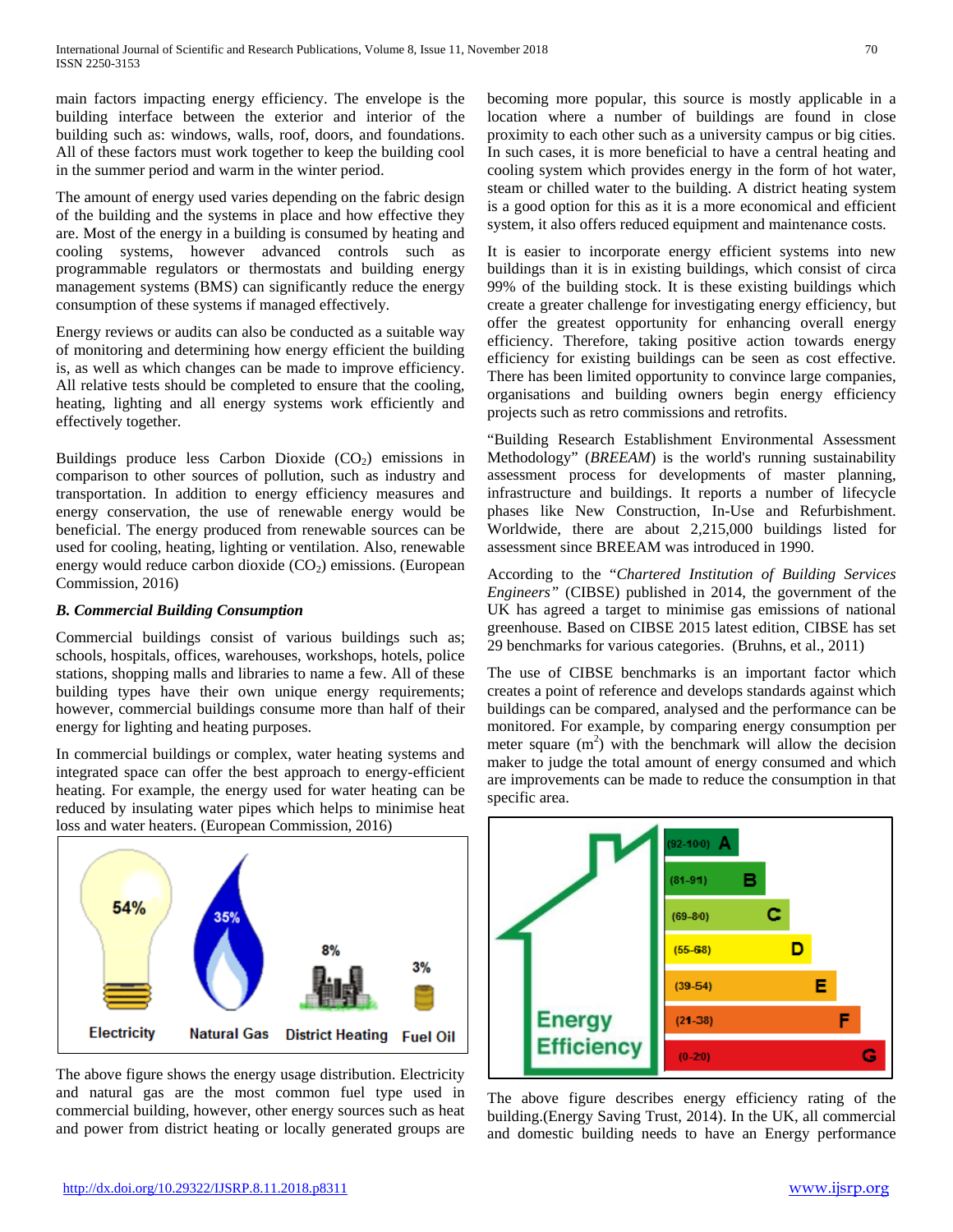Certificate (EPC) for buying or renting their property. By doing an energy performance survey of the building, it is easy to identify ways to save money on energy bills of the property as well as improve user comfort. Generally, an Energy performance Certificate is valid for 10 years from the date of issued.

# *C. Driving factors affecting energy consumption*

Energy consumption depends on varies driving factors such as:

- **Weather**
- **Occupancy**
- Hours of operations

Weather is one of the dominant factors of building energy use. Weather patterns vary from day-to-day and year-to-year depending on location and a certain season may be warmer or colder. Energy used to keep warm or comfort is directly dependent on how it is cold. Along with this, occupancy is also an important factor in energy consumption. More occupant in property results more energy consumption. Hours of operations also matters for more energy usage.

Before analysing energy consumption, it is very important to know about degree day and weather normalisation of consumption.

# *D. Degree days and Weather normalised energy consumption*

Degree days are commonly used in the energy industry to determine the effect of outside air temperature on building energy consumption. Degree day is a temperature difference between the reference temperature or base temperature and the actual outdoor temperature. (Day, T., 2006)



For UK,  $15.5^{\circ}$ c is the base temperature for general buildings such as commercial office buildings and schools while 18.5<sup>o</sup>c is generally used for hospitals as they use energy 24/7 to keep comfort level. For office building, if outdoor temperature is below 15.5°c, heating is required to reach comfort level (15.5°c). For example, if outdoor temperature is 7.5°c then degree days will be 8 (15.5-7.5) shown in above figure. While, if outdoor temperature exceeds 15.5°c, no heating is required which is set to zero degree days as it is not possible to have a negative value of degree day. (BizEE Software Limited, 2008)

The 20- years average heating degree days are also useful for comparing current use against long period consumptions or to fix

budget against such situations. The 20- year average heating degree days (STD UK HDD) for the UK for a year are considered as 2463 for 15.5°c base temperature while 3422 for 18.5°c base temperature. The actual degree days are published on monthly basis for 18 different regions in the United Kingdom. The electronic sources of degree day data are also available for different locations with different temperature. For Baltic Place, nearest weather station is Newcastle.

Weather normalisation determines the effect of weather on energy consumption as well as enabling comparison of energy consumption from different places or periods with different weather stations.

Comparing only energy consumption or the weather from a certain year to the next year would give only the change between those years. But, if energy consumption is "Weather Normalised" its enables to compare energy consumption over a normal weather period. Also, it adjusts energy usage, which helps to compare energy usage over a longer period.

Therefore, with the help of these weather normalised energy consumption; it can be measured expected or predicted amount of energy for each of the next 30 years. By comparing variations between weather normalised energy consumption profiles, it is easy to detect deteriorations in uncovering energy losses, heating plant efficiencies or show increased process demand. (Vesma, V., 2014)

# **III. INVESTIGATION OF ENERGY SOURCES & CONSUMPTION IN BALTIC PLACE**

# *A. Energy Sources and consumption history:*

In past years, SystemLink Energy Management software as well as bespoke excels spreadsheet were used to analyse the consumption data at Baltic Place. However, now-a-days there are many energy management software systems that are available on the market. Currently ZECO energy management software is used for analysis of consumption at Baltic Place. This software is more reliable and easier to understand. The quality of data and consequently the accuracy of the energy use and consumption has been improved by introducing this software in Baltic Place. The overall energy consumption of last year (2014) is based a mix of aMR (Automatic Meter Reading) data, invoice as well as manual meter readings routinely taken and recorded by the site manager. (ZECO Energy Ltd,2011)

| 2014                   |           | 2015        |           |  |
|------------------------|-----------|-------------|-----------|--|
| All figures are in kWh |           |             |           |  |
| Electricity            | Gas       | Electricity | Gas       |  |
| 1,680,545              | 1,507,578 | 1,941,085   | 1,318,553 |  |

Based on the above data, heating degree days  $(HDD_{2014}=2330)$ and  $HDD_{2015}=2574$ ) from the nearest whether station (Newcastle) and standard UK heating (2463), normalized consumption can be calculated as,

For 2014,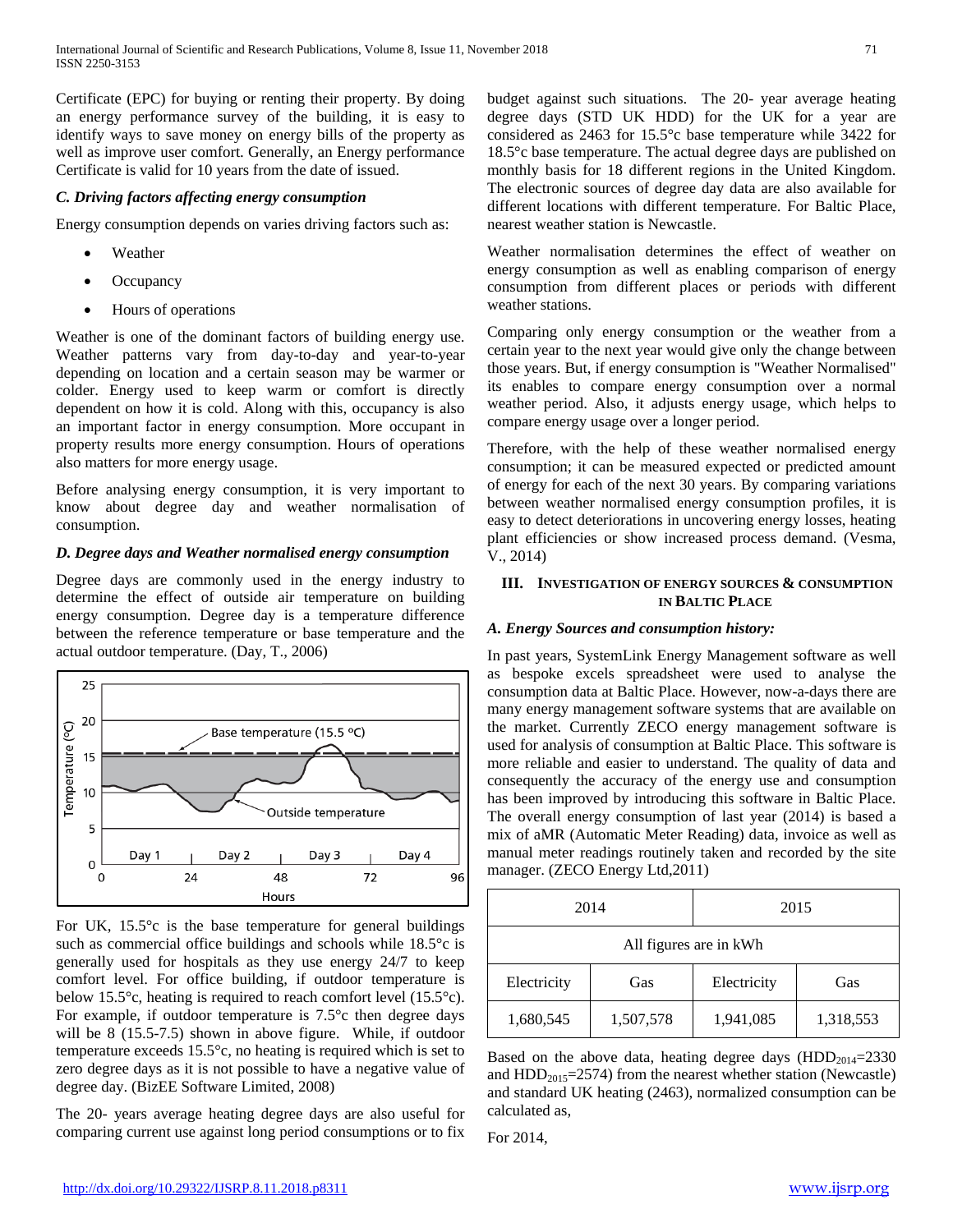Total Normalised = 
$$
\frac{\text{Heating fuel}}{\text{HDD}} \times \text{STD UK Heating}
$$

$$
= 3,24,178
$$
 kWh

Normalised total kWh/m<sup>2</sup>/annum= 202.48 kWh/m<sup>2</sup>/annum

For 2015,

Total Normalised =  $3,202,777$  kWh

Normalised total kWh/m<sup>2</sup>/annum= 198.07 kWh/m<sup>2</sup>/annum

# *B. Regression Analysis and CUSUM Chart:*

Regression analysis is based on the least squares method. Regression gives a clear correlation between heating fuel consumption and heating degree days. With the help of monthly consumption and HDD, regression graph has been tabulated as follows,





predicted or expected energy can be calculated.

**CUSUM Graph (Gas)** 100,000 50.000 ₹  $\frac{6}{5}$ **NUSUL** Ģ an-16 i<br>a È 50,000  $-100,000$  $-150,000$  $-200.000$ Date

In the above graph, 0 line is the baseline. The points which are above the baseline are over-consumed (more than expected) while points which are below baseline are under-consumed (less than expected). For Baltic Place, April 2014 to August 2014 was over-consumed months. While, other months were underconsumed.

# *C. Energy Cost Analysis*

Average price for electricity 2015 is 10.3152 pence/kWh (off peak economy 7 [7.22 pence] and standard rate [14.05 pence]) while for gas, average price is 2.7442 pence/kWh.

Similarly, average Electricity price for 2014 was 10.2692 pence/kWh, while for gas 3.0222 pence/kWh.

Energy cost  $_{2015}$  = (1,941,085 x 10.3152) + (1,318,553 x 2.7442)  $=$  £236,410.50

Energy cost  $_{2014}$  = (1,680,545 x 10.2692) + (1,507,578 x 3.0222)  $=$  £218,139.04

From above calculation, Baltic Place consumed 2.18% less energy (weather normalised) in 2015 compared with 2014 year. But comparing with the cost, 2015 year spent 8.38% more money compared to 2014. (Energy Saving Trust, 2014)



# *D. Determination of Energy Significance Ranking*

The main purpose of this analysis is to identify the sources, priorities them depending upon scoring and analyse new or existing opportunities for improving energy performance. The criteria consider related process, activities and associated energy consuming equipment which is used across the building as well as the time periods for which they are in use or operation.

Where the building has a capability for renewable energy and this is recognised within the matrix, an overall contribution factor is considered to specify the low carbon input into the overall contract significant ranking.

**For example,** Consumption of **Grid Electricity** for the contract is **2,000,000 kWh** for a year. And **CHP generated** from the same contract is **800,000 kWh** for a same year.

Ratio will be,

Ratio=
$$
\frac{\text{CHP generated (kWh)}}{\text{Grid Electricty (kWh)}} = \frac{800,000}{2,000,000} = 0.4 = (40\%)
$$

Now, say one of the activities/process and associated energy consuming equipment runs for the whole year. Also let us consider a maintenance period of 2 weeks is carried out for each year.

So total running hour will be,

 $= 24 X 7 X 50$  (hours, days, weeks)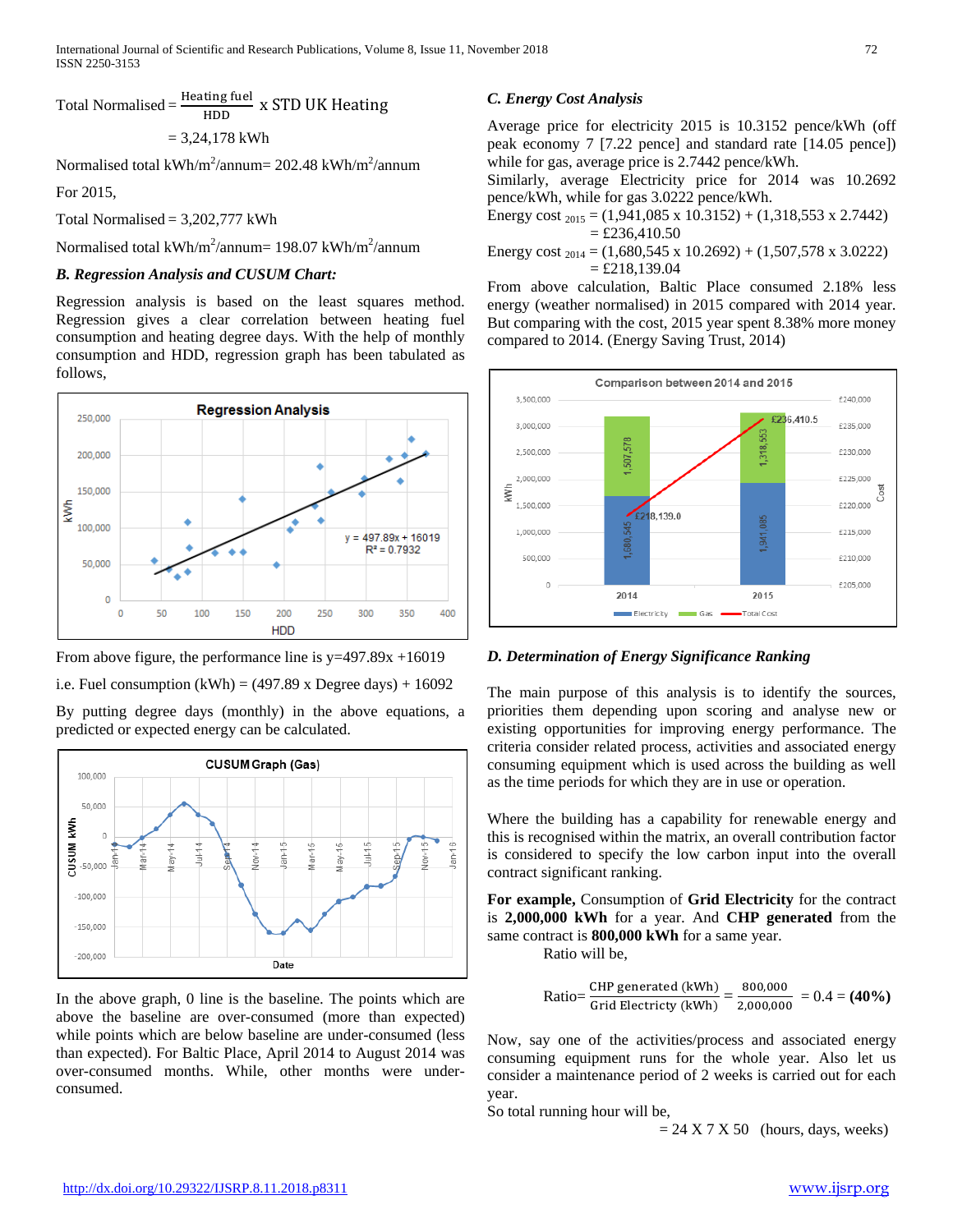## $= 8400$  hours

And, total running hours for the activities, process and associated energy consuming equipment which run occasionally or seasonally, say for example external or internal lights, catering facilities etc. which use as per requirement.

So let us consider the total running hours for the activities or equipment for the above condition is 4200 hours.

• For catering facilities, consider 7 hours of continual use throughout a day, so that would be,

 $= 7 X 5 X 50$  (hours x days x weeks) So total running hour will be,

 $= 1750$  hours

- For external lighting, consider an average of 10 hours/day, so total hours will be,
	- $= 10 X 7 X 52$  (hours, days, weeks)  $= 3640$  hours

Grid supplied electricity is offset by electricity generated from our own renewable sources such as CHP, PV etc. Therefore to consider this in relation to the activities, process and associated energy consuming equipment which runs for the whole year is,

Operational hour  $= 8400 \text{ X } 0.4$ 

 $= 3360$  hours.

So, with reference to table below, the above figure is between 2501 and 5000 so score will be **3**.

Similarly,

The operational hours for the activities, process and associated energy consuming equipment which run occasionally or seasonally is,

> Operational hour  $= 3640 \text{ X } 0.4$  $= 1456$  hours.

So, with reference to table below, the above figure is between 501 and 2500 so score will be **2**.

| Score          | <b>Description</b>                                         | Limit                     |
|----------------|------------------------------------------------------------|---------------------------|
| $-1$           | Energy is generated entirely                               |                           |
|                | Equipment or processes are.<br>occasionally or rarely used | No more than 500<br>hours |
| $\mathfrak{D}$ | Equipment or processes are<br>frequently used              | 501 to 2500 hours         |
| 3              | Equipment or processes are.<br>used extensively            | 2501 to 5000 hours        |
|                | Equipment or processes are in<br>constant use              | More than 5001<br>hours   |

Based on building survey about operating hours from site managers, scoring has been calculated. With the help of scoring, significance ranking was determined.



Based on the above analysis, electricity is main source which consuming more energy. Electricity is subdivided again to get more information about which activity or processes use more electricity. The figure below shows significance index for activities, processes and equipments consuming energy.



From above figure, it is clear that lighting is main energy consuming activity. There are also few other processes and activities such as domestic hot water, electric pump etc. which are also using more electricity. But, comparing with their investment cost, replacement of motors or development that is more expensive. So, it is better to replace light bulb which is a more reliable option.

## *E. Light Analysis*

To improve overall energy performance of Baltic Place, it was very important to reduce electricity consumption. A review and investigation of current lighting, it was found that there were various types of bulb in use depending on various applications such as main area corridors, toilets, emergency lights etc. After considering all types bulbs, LED was the best option over existing traditional bulbs.

After lighting analysis, wattage of replacement light bulb having same lumens were calculated. Based on this calculation, if existing bulbs were replaced with LED as per application, it can be saved 277,914 kWh per year.

After working on Net Present Value (NPV) and Simple Payback, capital investment can be recovered in 3 years with profitability index 182%.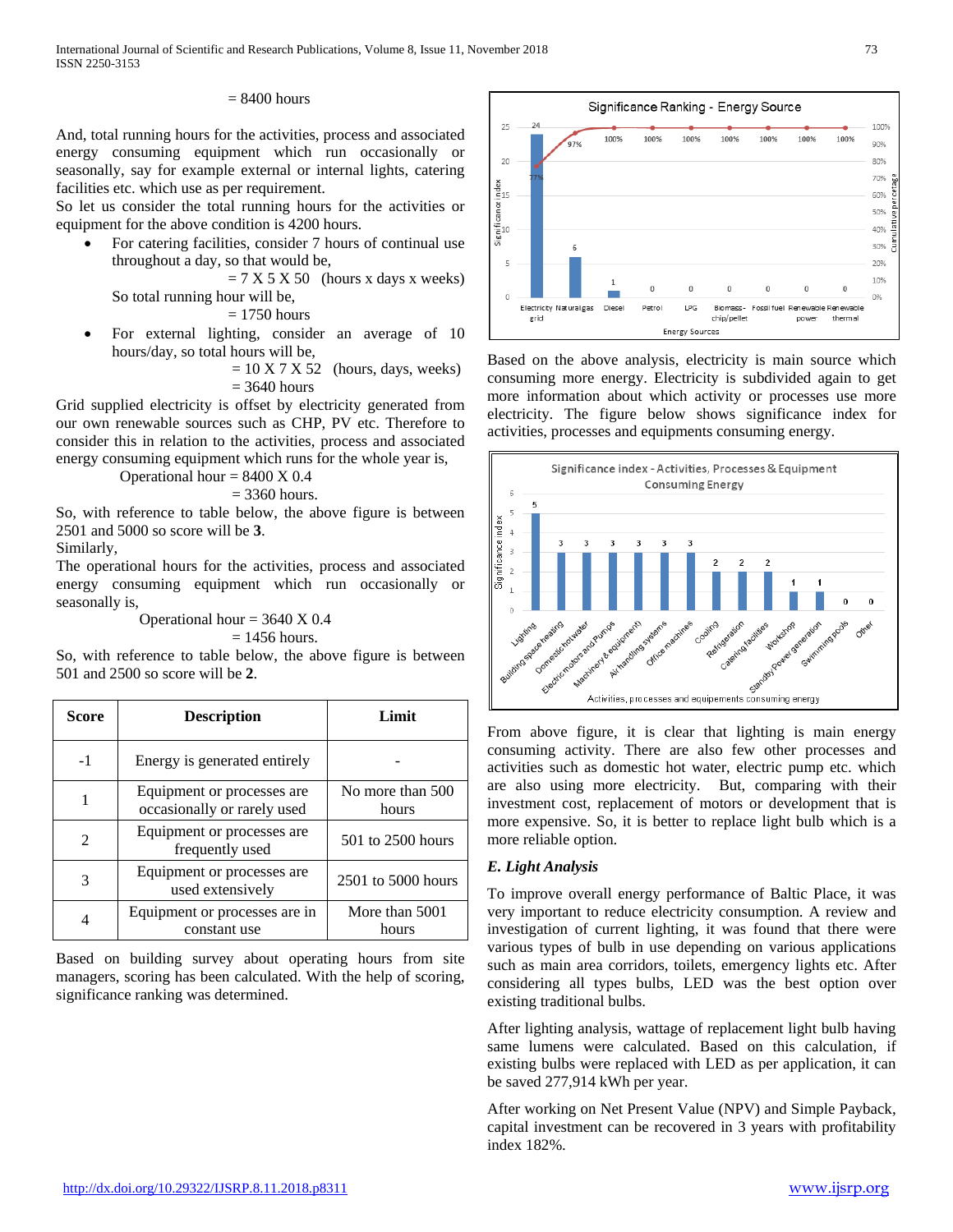# *F. Boiler Consideration*

The boiler efficiency is a crucial factor in a domestic heating system. In Baltic Place, there were 4 boilers in which 2 boilers were installed at both the west side of the building and 2 in east side of the building. All 4 boilers were of Remeha Gas 310-6 eco pro. (Broag-Remeha, 2005)

The Energy Technology Product List (ETL or ETPL) is a government approved list of energy efficient machinery, equipment and plant. This is a Government scheme of the Enhanced Capital Allowance (ECA) tax for business.

Remeha Gas 310-6 eco pro was an energy efficient boiler as per ETPL. So, there was no need to replace existing boiler. (Climate Change and Energy – guidance, 2015)

# **IV. RESULTS AND EVALUATIONS**

Based on the above table, it is an opportunity to save energy in the form of electricity by replacing the existing bulb with LED. The consumption figure for 2014 and 2015 is taken from above calculations. Predicted consumption for electricity 2015 is calculated by subtracting saving consumption from actual electricity use (1,941,085 – 297,615.4).



From above calculation, it is clear that if an existing bulb is replaced with LED which gives overall **11.27%**savings over 2014 year.

Based on 2014 and 2015 consumption, CO2 emissions produced by electricity and gas are explained below,

|                         | Electricity | Gas       | CO <sub>2</sub> emissions<br>(TonneCO <sub>2</sub> ) |
|-------------------------|-------------|-----------|------------------------------------------------------|
| Conversion<br>factor    | 0.44548     | 0.18404   |                                                      |
| 2014 (kWh)              | 1,680,454   | 1,507,578 | 1,026.1                                              |
| Predicted 2015<br>(kWh) | 1,643,470   | 1,318,553 | 974.8                                                |

From the above table, it is clear that  $CO<sub>2</sub>$  emissions reduced  $5\%$ by replacing light bulbs.

# **V. RECOMMENDATIONS**

# *A. District Heating*

The district heating systems deliver hot water and heat to the multiple dwellings or buildings from 'energy centre' or a central boiler unit. This system delivers cooling or heating thought a network. The energy centre with low carbon energy will distribute both heat and power to the consumers via new underground heat pipes and high voltage electricity cables which will be funded by Gateshead Council.

The Gateshead energy centre has a set backup source. The CHP unit does not run when customers do not require heat energy or it is being repaired or serviced. In this case, heat is provided to the consumers from conventional gas boilers, which operates as a backup. (Gateshead Council, 2015) (Renewable Energi Partnerships Ltd, 2011) (Cube Housing Association, n.d.)

# *B. Surface Water Heat Pump*

The UK government has set a target of 15% electricity generation from renewable sources by 2020. Heat pumps are one of the technologies that can help achieve this target. The main purpose of heat pump is to transfer low-grade heat from a source having low temperature to a body or object at a high temperature. Heat transferred to or from a surface of the water body is used for cooling or heating buildings. For example, home refrigerator in which heat is taken out from the cold item inside the fridge and is released to the outside environment (the kitchen).

Coefficient of Performance is the ratio of energy (heat) removed or added (which is depend on cooling or heating weather) from the object or system to electricity used for operation. It is expressed as,

 $COP = \frac{\text{Heat removed or added to the system}}{\text{COP}}$ Workdone by the system

The average coefficient of performance of the heat pump is 3 to 4 which means it is about 300% to 400% efficient and average  $CO<sub>2</sub>$ emissions is 0.09 – 0.10 kg/kWh. (Heat Pump Association, 2014)



The water source i.e. Tyne river is closer to Baltic Pace which is about 500 meters. For heat pump system installation, there are enough water sources. Also, it is important to check the heat capacity of water, which will give an idea about whether water source heat pump installation is possible in that area or not.

The National Heat Map tool gives a bundle of electronic map which shows heat requirements for buildings throughout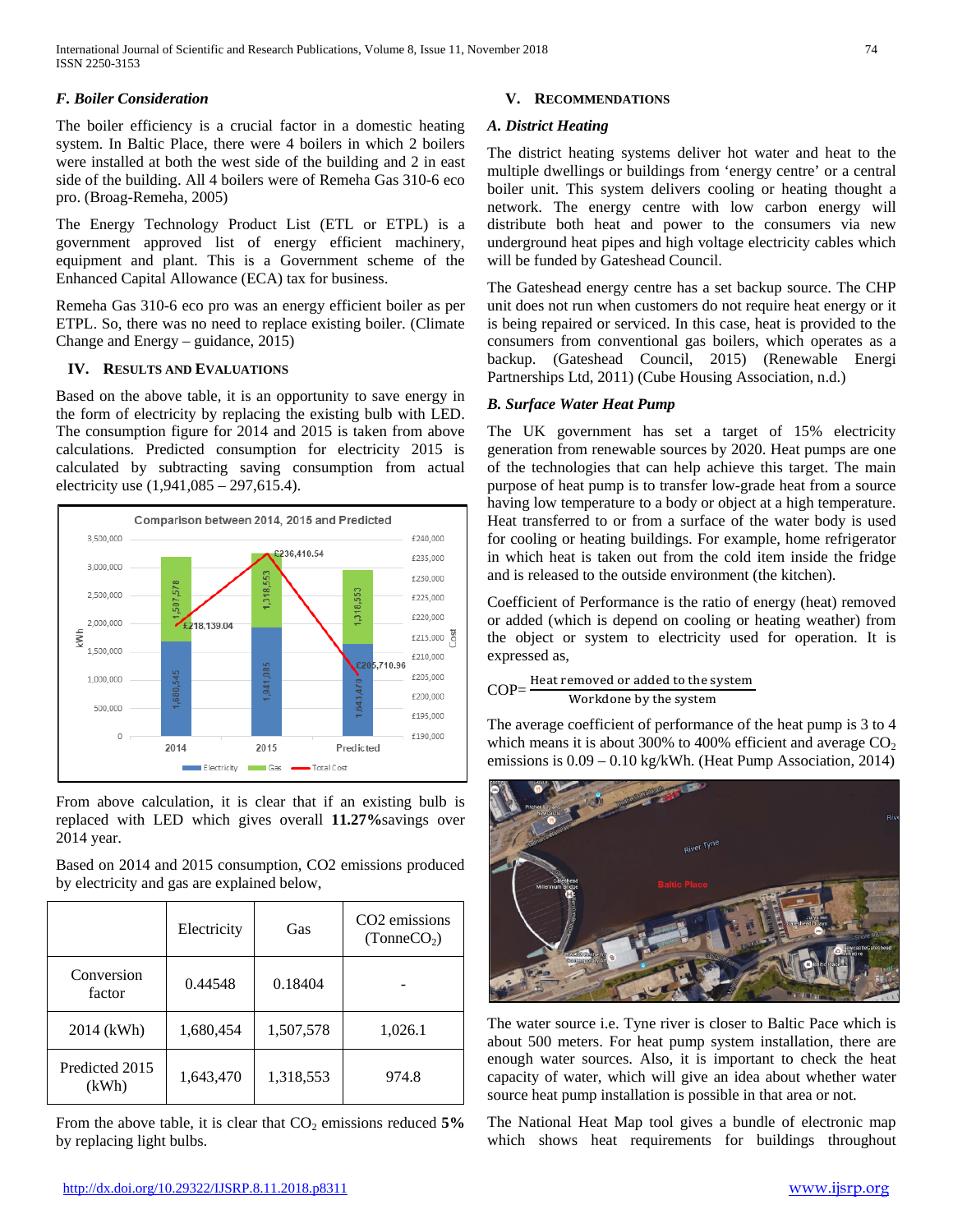England. This tool provides information about low carbon heat projects to the planners and developers to identify priority areas. Local authorities can be used this map as the beginning stage for developing Energy Master Plans. (Heat Pump Association, 2014)

The Settlement Heat Capacity (KW) layer illustrates the total heat available from the Tyne River. Generally, Estuary Heat Capacity  $(KJ/m<sup>3</sup>)$  available for extraction by water source heat pump which is equal to kW at a rate of abstraction rate  $(1 \text{ m}^3/\text{s})$ . The figure shows the heat capacity of the Tyne River. (Department of Energy and Climate Change, 2012)

|                                                       | Map |
|-------------------------------------------------------|-----|
| <b>NHM</b> NATIONAL                                   | P.  |
| <b>HEAT LEGEND</b>                                    |     |
| Map Map 1 -                                           |     |
| ESTUARY HEAT CAPACITY (kJ/m3)<br>$0 - 24,000$         |     |
| 24,000 - 28,000<br>28,000 - 29,000                    |     |
| 29,000 - 30,000<br>30,000 - 31,000<br>31,000 - 32,000 |     |
| 32,000 - 34,000<br>34,000 - 36,000                    |     |
| 36,000 - 38,000<br>38,000 - 41,000<br>41,000 - 47,000 |     |
|                                                       |     |

## *C. Energy Consumption Profile*

With reference to the figure below, there are 7 spikes each week. In general, it should be five as offices are closed on weekends. It should be investigated for better overall performance. Even if this is a weekend, it consumed  $2/3<sup>rd</sup>$  of normal weekday. Also, from  $26<sup>th</sup>$  to  $28<sup>th</sup>$  December, it was holiday period, but still this consumed more electricity. (ZECO Energy Ltd, 2011)



With the help of this profile, it is easy to find out where and when energy is consuming more. By properly monitoring and investigating these energy consumptions, it can be helped to reduce overall consumption.

## *D. Boiler Replacement*

As discussed in the boiler consideration chapter, there is possibility of energy improvement by replacing the boiler after 2- 3 years. As this existing boiler is 7 years old, efficiency normally goes down year by year. So, it's better to replace it after 2-3 years.

## **VI. CONCLUSIONS**

From above evaluation of energy consumption, it is clear that there are signs of energy savings and introduction of renewable energy sources which are now being more considered and appreciated by the public. As day by day  $CO<sub>2</sub>$  emissions are increasing, it is very important to design a building with optimisation of energy use without compromising building performance in terms of comfort condition and air quality.

In Baltic Place, overall energy consumption as well as  $CO<sub>2</sub>$ emissions can be reduced effectively by adopting energy saving opportunities such as replacement of light bulb, introduction of renewable sources such as surface water heat pump and district heating scheme. By replacing an existing bulb to LED can be reduced **11.27%** electricity consumption in kWh along with a **5%** reduction in CO<sub>2</sub> emissions. Also, the introduction of district heating will help to save energy cost.

## **VII. REFERENCES**

- [1] Bruhns, H., Jones, P. & Cohen, R., 2011. CIBSE. *CIBSE REVIEW OF ENERGY BENCHMARKS FOR DISPLAY.*
- [2] Day, T., 2006. *Degree-days: theory and application.* TM41:2006 ed. London: CIBSE.
- [3] *Policy Paper; "2010 to 2015 Government Policy: Energy Efficiency in Buildings"* (May 2015) Department for Communities and Local Government.
- [4] Vesma, V., 2014. *Standard heating and cooling degree days for the UK.*Available at: http://www.vesma.com/ddd/std-year.htm
- [5] Electric Power Research Institute, 1986. *Energy Management System for Commercial Buildings.* Virginia: JRB Associates .
- [6] Renewable Energi Partnerships Ltd, 2011. *An introduction to District Heating*
- [7] Climate Change and Energy guidance, 2015. *Energy Technology List (ETL).*Available at: https://www.gov.uk/guidance/energy-technology-list
- [8] Pisupati, S., 2014. Life Cycle Cost Analysis. Available at: https://www.eeducation.psu.edu/egee102/node/2036
- [9] Cube Housing Association, n.d. *District Heating and Combined Heat and Power.*
- [10] Department of Energy and Climate Change, 2012. *The National Heat Map.*Available at: http://tools.decc.gov.uk/nationalheatmap/
- [11] Gateshead Council, 2015. Gateshead Town Centre District Energy Scheme. http://www.gateshead.gov.uk/Building%20and%20Development/regs/Hom e.aspx
- [12] ZECO Energy Ltd, 2011. *ZECO Energy Manager.*
- [13] Heat Pump Association, 2014. *Heat Pump* Available at: http://www.heatpumps.org.uk/GlossaryOfTerms.html
- [14] Enercom, 2000. Water Source Heat Pump. Available at: http://www.energydepot.com/RPUcom/library/HVAC012.asp
- [15] BizEE Software Limited, 2008. *Degree Days.net.* Available at: http://www.degreedays.net/
- [16] Broag-Remeha, 2005. Remeha Gas 310/610 eco
- [17] Energy Saving Trust, 2014. Available at:
- http://www.energysavingtrust.org.uk/corporate/our-calculations [18] European Commission, 2016. *Buildings.* Available at:
- https://ec.europa.eu/energy/en/topics/energy-efficiency/buildings [19] GVA, 2014. *Baltic Place.*Available at: http://www.gva.co.uk/Property/556/